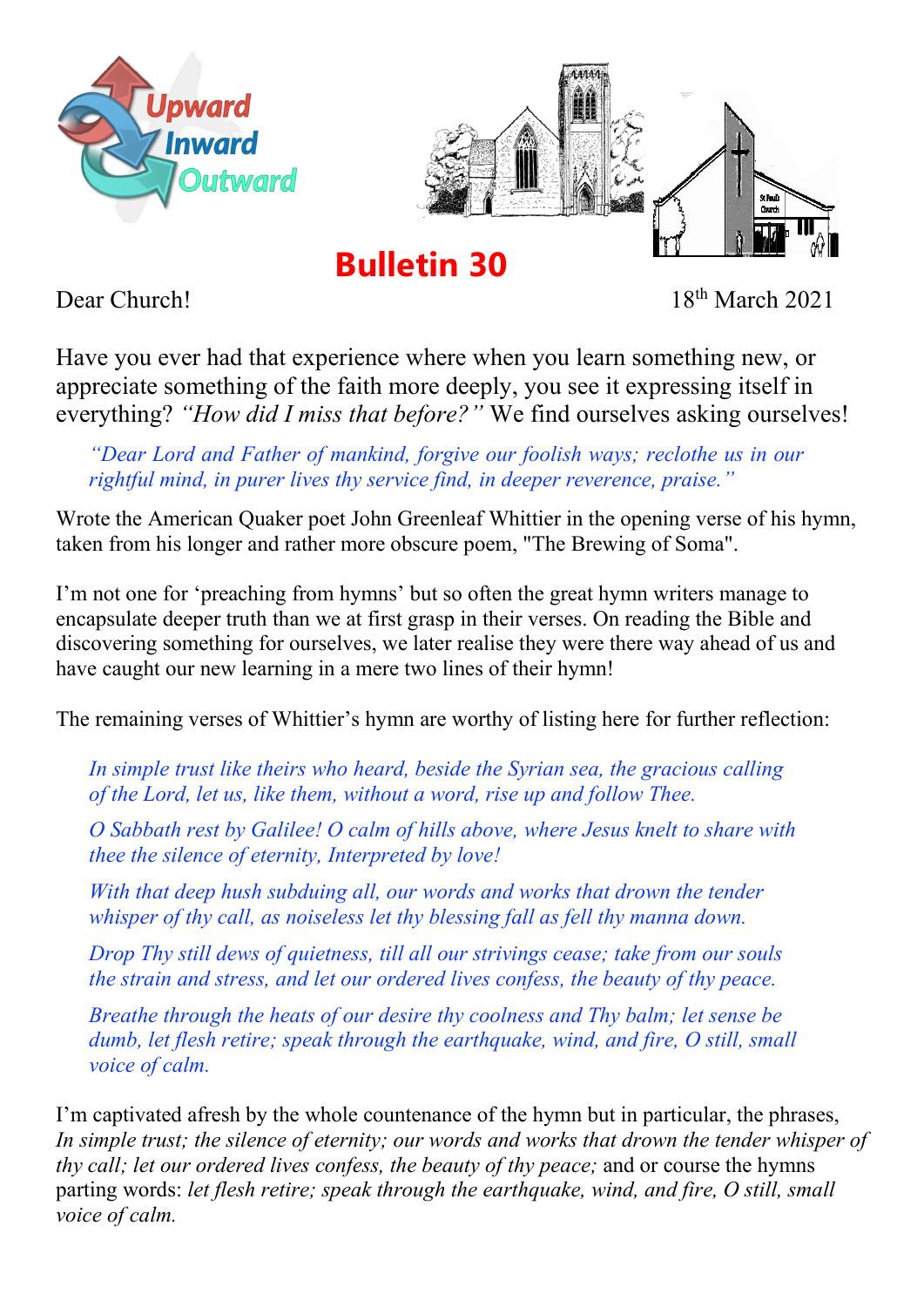In our Lent course, and expressed to a degree in this hymn, is the inherent strength and power of our faith which lies in its utter simplicity *(in simple trust)*. God has stepped down from heaven (from *the silence of eternity*) into his broken world to lead his people home.

How could the world miss such a momentous thing? I think it must be that it's seemingly such an impossible idea even to contemplate – that an almighty God should exist, let alone offer himself on behalf of those he created – that in the clamouring noise and constant distraction of our world we never stop to listen or fully consider the implications of such a thing (*our words and works that drown the tender whisper of thy call*). If only we would give more time and, most importantly, head-space, to contemplate the simple, proven truth of the work of the cross!

My hope and prayer this coming Easter week is that we will plan our time so that *flesh* may *retire;* and the Lord may have quality space in our lives to *speak through the earthquake, wind, and fire,* with that *still, small voice of calm*.

# In particular I am keen for us to work on two perspectives in living out our faith: **Realising the beautiful simplicity of what our loving Father has done. Learning to live this earthly, mortal life in the light of our promised eternal life.**

Reading through the book of The Acts of the Apostles I am constantly brought back to the way in which **the early disciples simply told the truth about what they had seen and heard.** *That* was what unleashed the power of the church, *that's* what gave them unlimited potential. *That's* what we need to focus on afresh as a church if we want to witness a similar manifestation of the Lord's almighty power. As Paul wrote to the Roman church (1:16), "I am not ashamed of the gospel, because it is the power of God for salvation to everyone who believes…"

And closely linked to simple proclamation is the absolute reality of our heavenly inheritance. The surer we are of what Jesus has promised through his resurrection, the surer we will be in living and proclaiming the simple Gospel message. We must close the yawning gap between our earthly mortality and our heavenly immortality. The wider that gap, the less real will be our experience of faith and our urgency in sharing simple Gospel truth. **The narrower the gap, the more we will** *'not be able to stop speaking of what we have seen and heard'* **as was the case with the first believers in Acts 4:20.**

# **With regard to the above, please see if you can carve out some time for the Good Friday Three Hours to listen and respond to that still small voice of calm!**

**And perhaps some time to relax over creating an Easter craft that you could make to place in church at Emmanuel for the 11am Easter Saturday display (let us know if it would help if we picked it up from you!).**

# **Continued Lenten blessings!! Rev Karl**

(Scroll down to find an advance release of information on our Easter Week Activity planning – more detail, especially on venues open for physical attendance, Zoom Addresses and Facebook details, next weekend!)